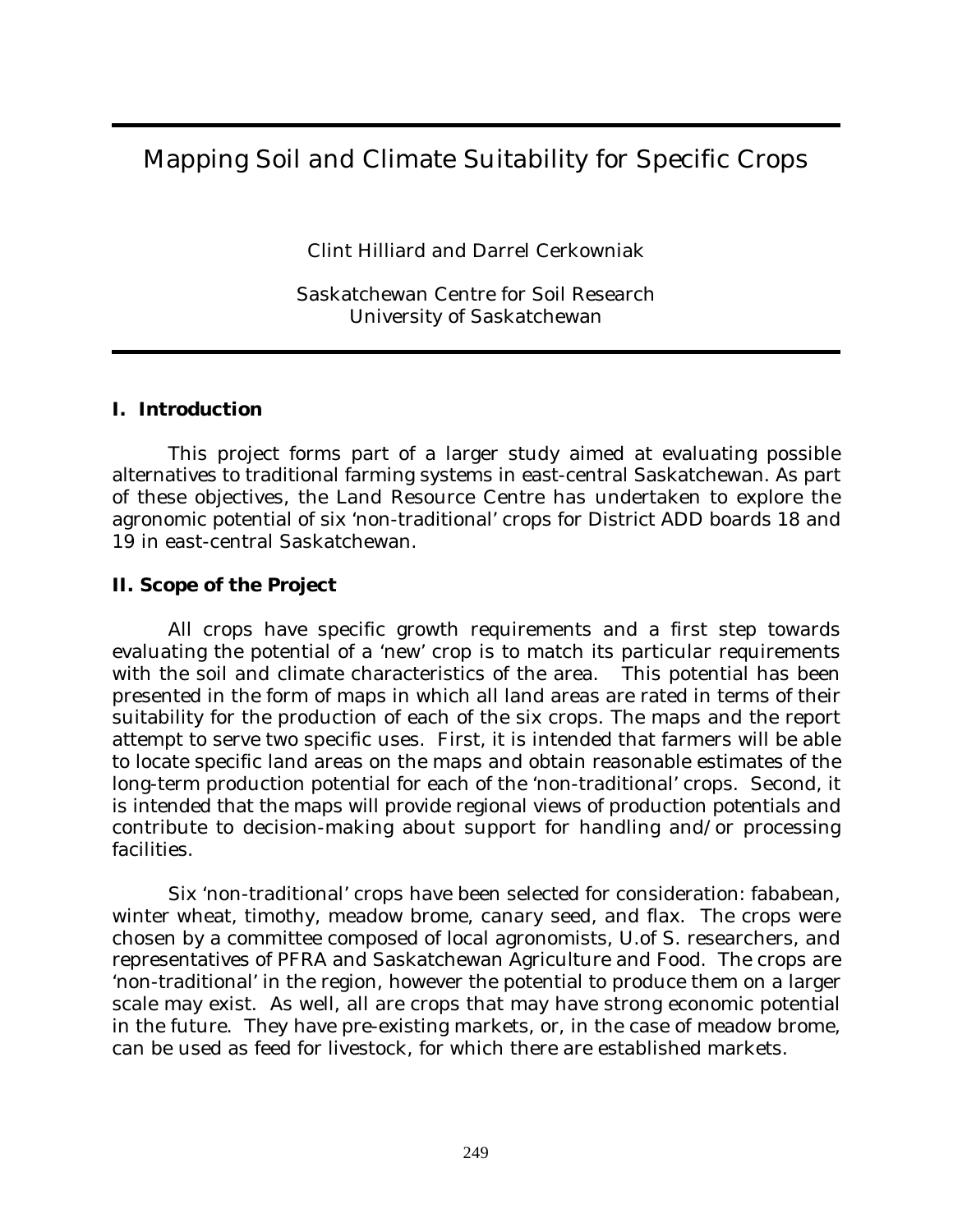#### **III. Suitability Evaluation**

Discussion of crop suitability requires a context that is specific to the area in question. Agricultural production, in all parts of the world, demands management activities that are particular to the region but common to most crops. For example, in areas of high rainfall, some sort of drainage must be undertaken as prerequisite to annual cropping. This is part of the management context of the location and is not factored into a suitability evaluation of a particular crop. On the other hand, where a specific crop is susceptible to significant yield reduction due to diseases associated with high humidity, high rainfall might be factored into a suitability evaluation. Suitability rating assumes knowledge, on the part of producers, about the conditions which affect agriculture in general. It also assumes good management practices that deal with these conditions. A calculated suitability rating always includes this idea of sound management for a particular region. A high suitability rating for the study region, east-central Saskatchewan, depends on proper handling of previous crop residues, the maintenance of fertility, control of pests and proper timing of operations.

### **IV. Agricultural Production in the Project Area**

ADD boards 18 and 19 are in Crop District 5B. This district receives more precipitation than areas to the south and west. For traditional crops, such as spring wheat and barley, moisture is adequate in most years and drought is not considered the greatest hazard. As a consequence of higher rainfall, fields may be slow to dry in spring and seeding may be delayed. Similarly, fall rains may delay harvest or cause reduction of quality in crops that remain in fields for extended periods of time. The frost-free period may be short in the project area and the problems of a short season are often compounded by delays associated with excess precipitation. Cool, wet conditions tend to exacerbate disease problems. Fungal diseases, generally, and cereal rust, in particular, are common. In general, the soils of the area are high in organic matter and very fertile. In conjunction with high moisture, this provides a good cropping environment. However, high seed yields are also associated with high straw production. Large quantities of crop residues may create problems when seeding the next crop. In the past, residues have often been burned. This practice is detrimental to the maintenance of soil organic matter levels and the long-term sustainability of soil fertility, and adoption of alternative techniques for managing residues is encouraged. Another consequence of good growing conditions is large and healthy weed populations. Weed control is essential to obtaining high yields for all crops and particularly important where markets demand low levels of weed seed in the product.

This analysis of suitability of 'new' crop begins by assuming that the abovementioned factors are inherent to farming in ADD boards 18 and 19. Precipitation may occur in sufficient quantity or be distributed in the growing season so that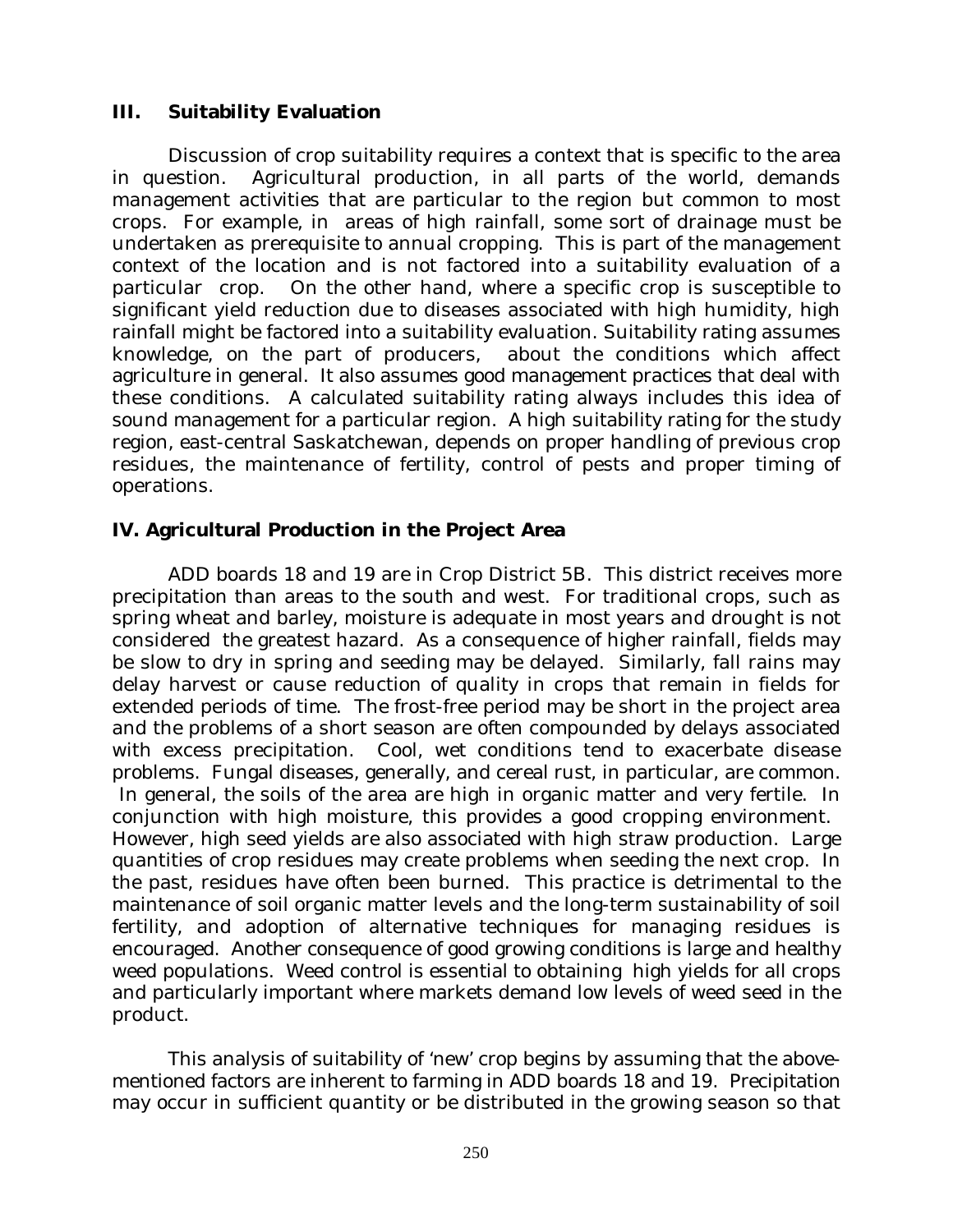planting and harvest may be delayed. Similarly, frosts may occur late in summer or early in fall and reduce seed quality. These risks will be expressed, in the longterm, as lower yields and lower quality. Conditions of high moisture and high fertility will create weed and disease problems. It is assumed that these problems are completely managed and that projected yields will not be reduced.

Although is understood that managing pests costs money, these costs are not treated explicitly in the soil and climate suitability analysis. It is assumed that they are part of doing business in ADD boards 18 and 19.

# **V. Methods**

# **i) Analytical Method**

Evaluation of suitability, for each crop, involved a two-stage process. First, a profile of requirements and vulnerabilities was assembled using published sources as well as consultation with researchers and agronomists. From these profiles, the factors that were known to vary within the region were selected. If no part of the project area provided adequate conditions for successful dryland production, the crop was not considered for further analysis. If all of the area provided adequate conditions with respect to a particular parameter and distribution of that requirement in the project area would not be reflected in yield differences, the parameter was not included in the rating process. Second, the suitability criteria were applied to each of the units in the soil maps of the project area. This was done as two operations: a recoding of the soil inventory data base, followed by a GIS overlay of climate parameters.

## **ii) Databases**

## **A. Soils**

The first level of interpretation uses the 1:100,000 soils maps of each rural municipality in the project area. Each soil map area has a set of data attributes or characteristics stored in electronic databases. The suitability rating criteria were checked against the attribute data for each unit and a soil suitability rating created for the unit. These ratings were displayed on a derived or interpretive map. Common boundary lines were removed between adjacent soil areas with identical suitability ratings. The new map could have fewer, but not more, units than the original. The soils databases contain a great deal of information. Only some of it was used in this analysis. The following soil attributes were considered: slope, salinity, stones, surface texture, and drainage. Additionally, some mapped soil series were considered unsuitable for cropping.

#### **B. Climate**

Three types of climate maps have been produced and used as overlays on the soil suitability interpretive maps. The maps are: total annual precipitation, growing degree days (5 degree base), and frost-free days. Monthly averages for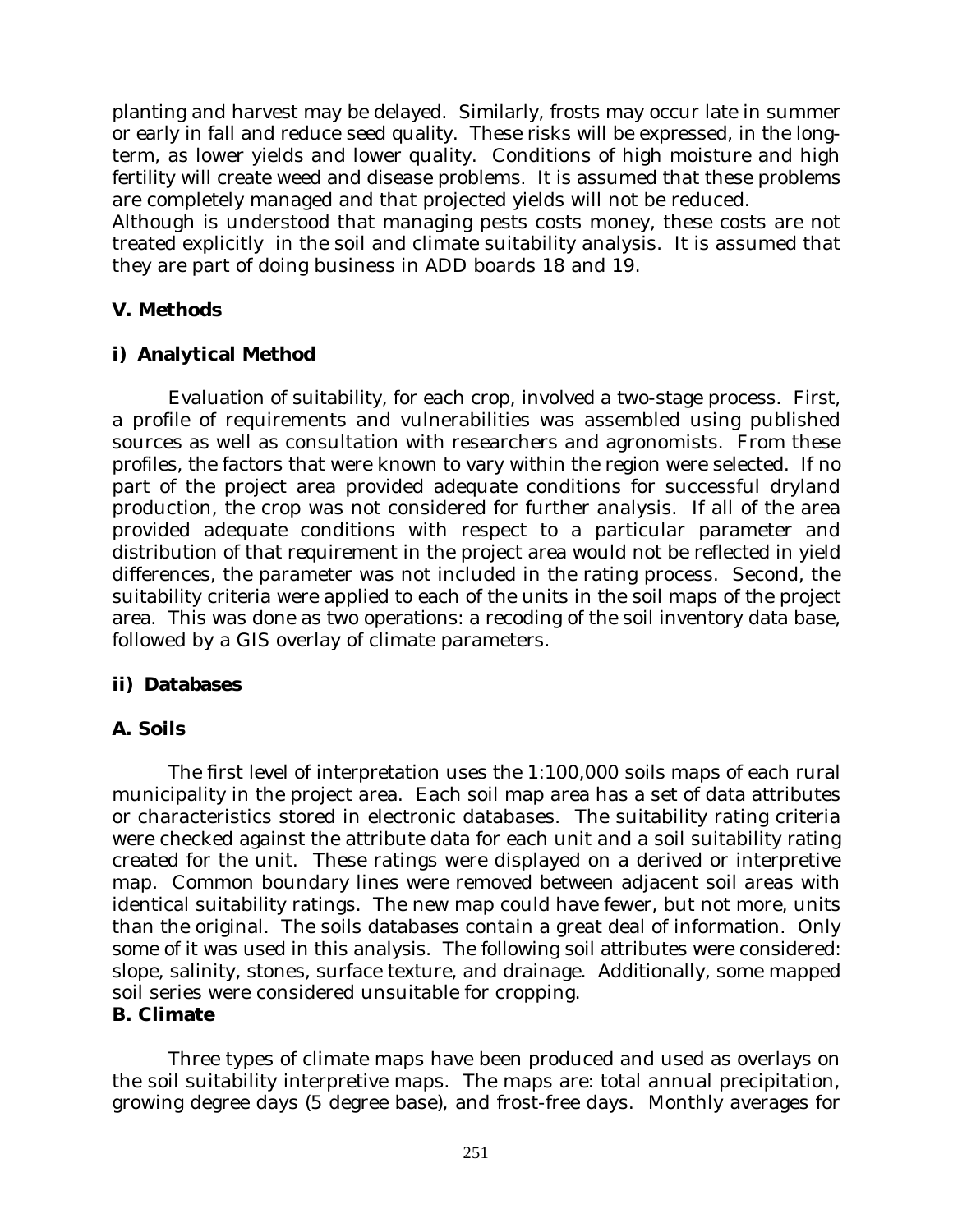weather stations in and adjacent to the project area, from the thirty year period, 1961 to 1990, were used. First, a latitude/longitude grid of points was generated for the project area and imported to a GIS. Using a weighted average modelling procedure, a surface was interpolated. This assigned an elevation value to each pixel. In this manner, each latitude/longitude location had an elevation value attached. Using data from the weather stations, both in and in close proximity to the project area, regression equations were then developed for each of the climate parameters. Latitude, longitude and elevation were all used as independent variables in regressions of precipitation, growing degree days and frost-free days. The derived equations are all significant at the 90% confidence level and the equation for growing degree days is significant at the 95% level. The equations were then solved for every pixel on the climate maps and contours were created based on predetermined values corresponding to the requirements of each crop. The results were maps of the project area containing climate suitability polygons. Each climate map is uniquely contoured to reflect the determined requirements of each crop.

# **C. Merging Soil and Climate**

The final step was the overlay or superimposition of the climate map on the soils map. The method adopted for rating suitability was essentially a penalty system. At the outset, all units in the soils database were assumed to have high suitability. The application of limitations based on soil characteristics reduced the suitability of some units. The climate overlay continued this process. The soil suitability interpretation of each polygon was matched to the climate suitability polygons. Suitability ratings could be downgraded, but never upgraded, by this procedure. Where more than half the area of a soil polygon was intersected by a lower suitability climate polygon, the lower rating was applied to the whole soil unit. The end result was an interpretive map containing the original soil polygons with a single suitability rating attached. Lines between adjacent soil areas with identical ratings were then dissolved to produce the final map. The rating system used, contains three classes:

High Suitability- no to slight limitations. Moderate Suitability- one or more moderate limitations. Low suitability- one or more severe limitations.

Limitations may be due to soil/landscape factors, climate factors or both. Within the moderate suitability classes, the reason for the limitation is given. This information is included on the assumption that producers may consider that some negative soil characteristics can be overcome by particular management practices. The reasons for limitation to suitability are indicated on the maps by shading. The maps also distinguish areas of unclassified land such as gravel pits, steep valleys, urban land and water bodies.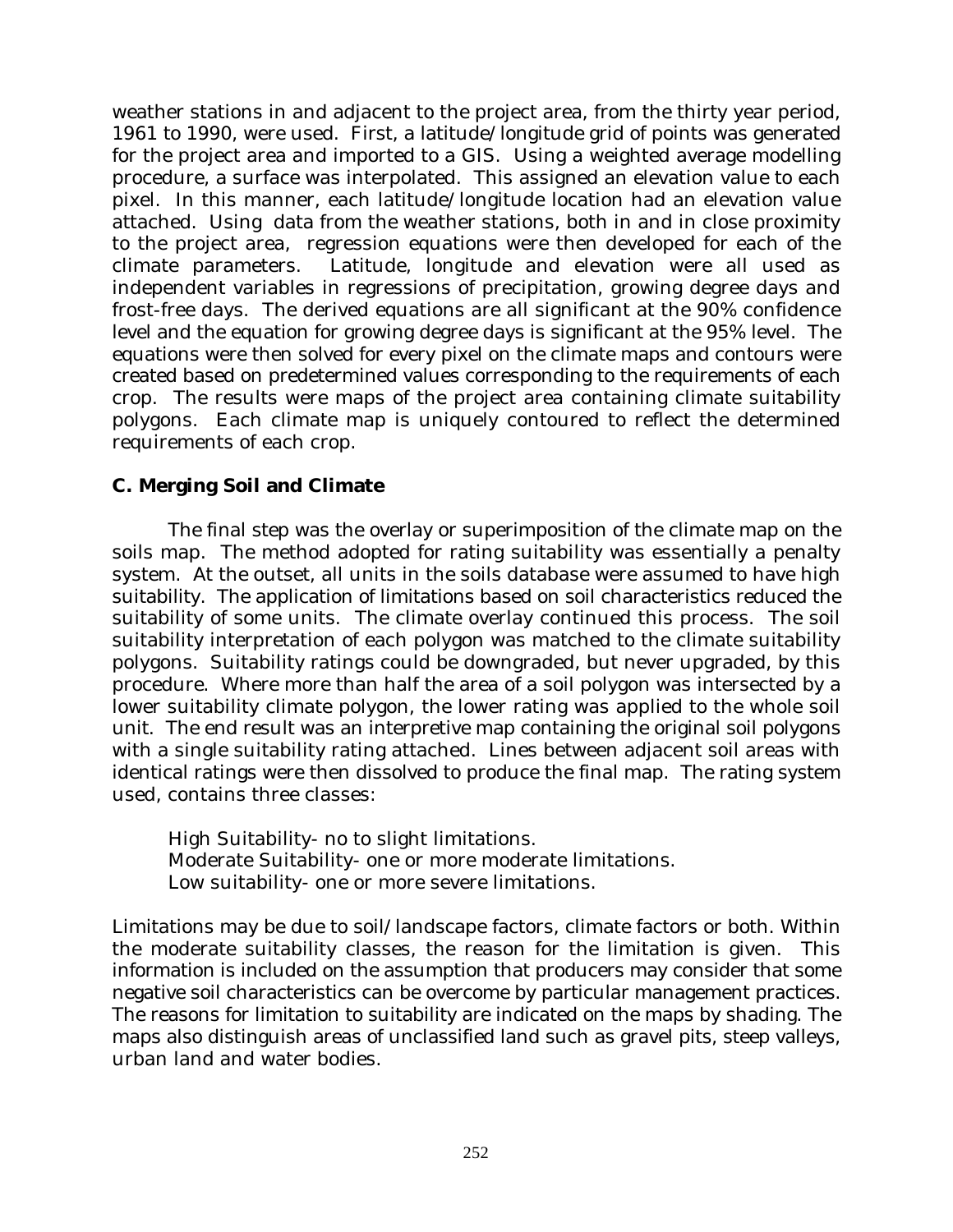#### **VI. Agronomy and Suitability Criteria for Fababean**

The project considered the potential of six crops. However, for the purposes of describing the methodology, only the example of fababean is included in this presentation.

Fababean grows best in cool, moist conditions. Seed set is reduced by low humidity and high temperature. Yields are reduced by drought. The high moisture requirement limits production in the Brown and Dark Brown soil zones to irrigated areas. Non-irrigated production requires 350 to 400 mm of precipitation (Hebblethwaite 1983). A regression of dry matter yield versus depth of irrigation water applied has produced a straight line relationship with little annual variation (Krogman 1980). This however takes no consideration of the distribution of precipitation during the growing season. Krogman reports maximum yields where irrigation takes place at 70% of field capacity. Timing of drought influences which component of yield may be affected. Severe drought at the time of flowering may have a serious and irreversible effect on seed yield, however, *Vicia faba* is able to compensate for loss of pods due to a moisture deficit at the time of seed set by increasing the mean grain mass if more water is available later. (W. Day and B.J. Legg in Hebblethwaite 1983). In moister parts of the province, production is most likely to be limited by a short season. Immature seed is very susceptible to frost damage. Existing varieties of fababean require 114 to 122 days to mature. Where fertility is high, plants may not experience enough stress to induce maturity. Average seed yield in the Black Soil zone under dryland production range from 1000 to 2000 lb/ac (1112 to 2224 kg/ha). (Pulse Production Manual)

Fababean seedlings are very frost tolerant which helps to offset the problems associated with a short season. Crops should be sown in mid-April to early May. The seed remains underground during germination and the seedling may successfully emerge from soils at 5 C. A crop may be seeded on top of frozen soil which has thawed only to a depth that allows for seed placement. The seed may require as much as its own weight in water to germinate and may be sown up to 3 or 4 inches deep to ensure adequate moisture for emergence. Immature seed, however, is very susceptible to fall frost damage. Due to these differences in frost tolerance at the beginning and end of the season, energy requirements are put in terms of growing degree days (5 degree C base). A minimum requirement has been estimated as the energy requirement of spring wheat, 1100 degree days (Guide to Farm Practice,  $1987$ ) +  $30\%$  =  $1450$  growing degree days (Dr. A. Slinkard, personal communication). Areas having fewer than 1450 growing degree days are considered severely limited for production of fababean. Fababean has a limited tolerance to flooding, a very low tolerance to salinity and an optimum pH range of 6.5 to 7.5.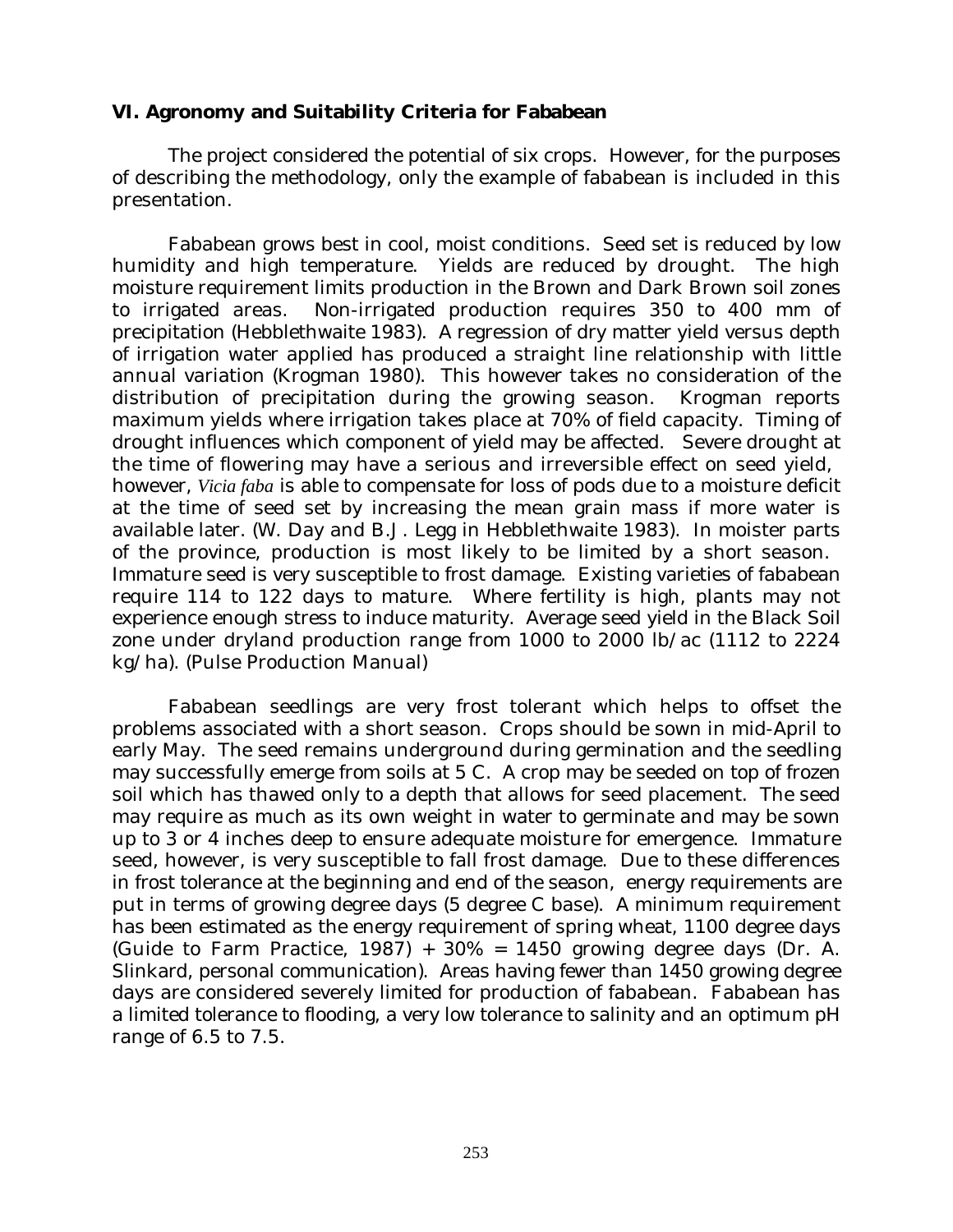#### **SUITABILITY CRITERIA FOR FABABEAN**

| Limiting<br><b>Factor</b>    | <b>Severe</b><br>Limitation<br><b>Level</b>                                                                   | <b>Moderate</b><br><b>Limitation Level</b>                  | <b>Reason</b>                                                                |
|------------------------------|---------------------------------------------------------------------------------------------------------------|-------------------------------------------------------------|------------------------------------------------------------------------------|
| Texture                      | GS, S, FS, GLS,<br>LS, LFS, GSL,<br>GL                                                                        | SL, FL                                                      | -drought intolerance<br>[SOIL]                                               |
| Salinity                     | >20%very<br>strong OR<br>>40%strong<br>OR >70%<br>moderate                                                    | >3%very strong<br>$OR > 10\%$<br>strong OR<br>>10% moderate | -salt intolerance [SOIL]                                                     |
| <b>Stones</b>                | stone class 4<br>OR <sub>5</sub>                                                                              |                                                             | -hindrance to cultivation<br>[SOIL]                                          |
| Slope                        | slope class $>5$<br>(>15%)                                                                                    | class 4 OR 5 (5-<br>15%)                                    | -hindrance to cultivation<br>[SOIL]<br>-redistribution of<br>moisture [SOIL] |
| Drainage                     | wetlands<br>extent<br>$>4(>40\%)$                                                                             |                                                             | -poor drainage [SOIL]                                                        |
| Soil series/<br>associations | organic soils<br>associations:<br>-Alluvium<br>-Swift Creek<br>-Meadow<br>-Marsh<br>-Crooked L.<br>-Whitesand | <b>Gray Luvisols</b>                                        | -poor surface structure/<br>low fertility [SOIL]                             |
| Heat                         | $<$ 1450 growing<br>degree days                                                                               |                                                             | -short season [CLIMATE]                                                      |

Long-term average yield estimates:

High suitability areas - 27 - 30 bu seed/ac (1800 - 2000 kg seed/ha). Limited suitability areas- 24 - 27 bu seed/ac (1600-1800 kg seed/ha).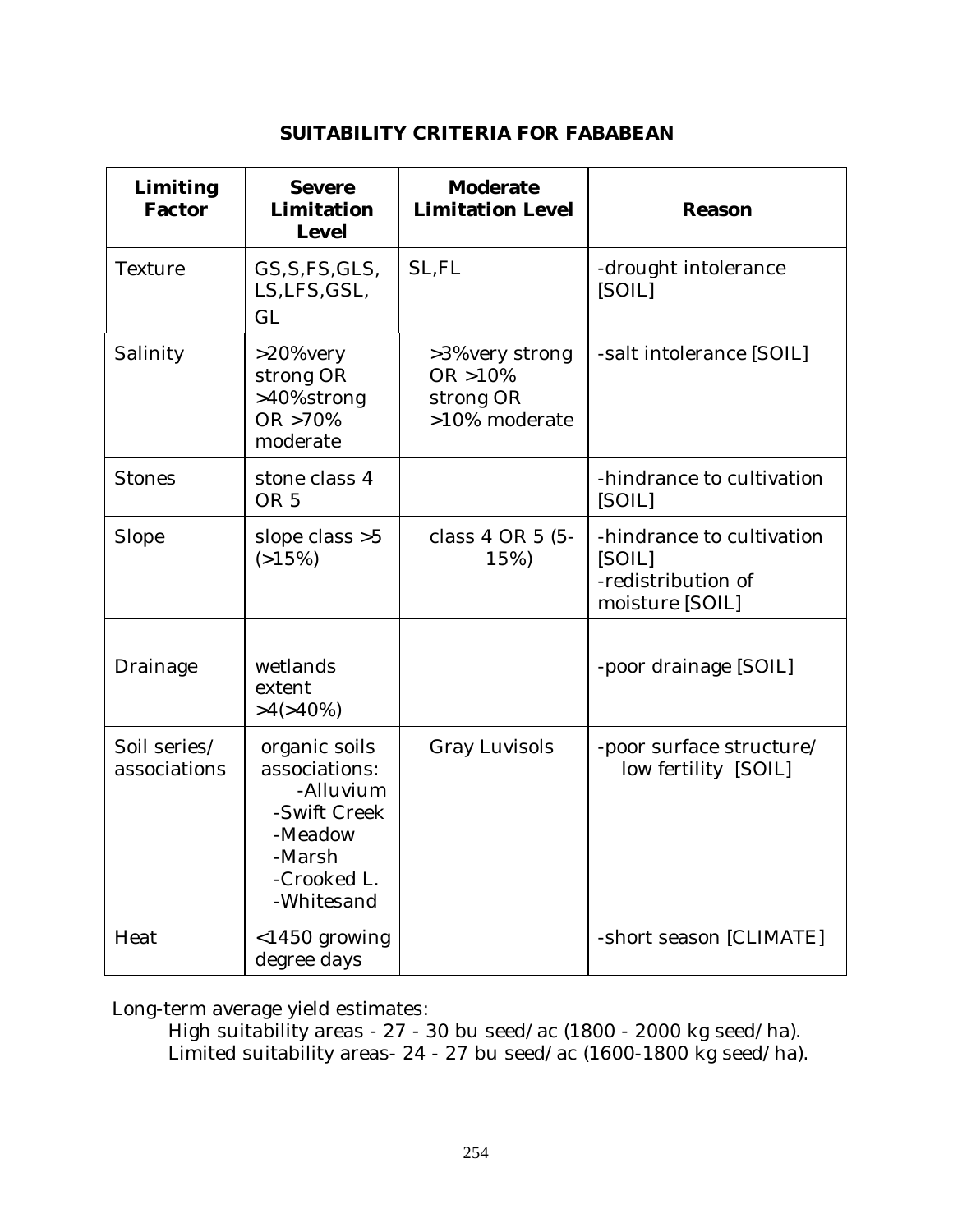#### **VII. Results**

Coloured suitability maps for fababean and the other five crops have been produced at a scale of 1:170,000.

The total area of ADD boards 18 and 19 is 1,079,274 hectares (2,666,933 acres). Of this total, approximately 92,320 hectares (228,126 acres), or 10% is water or unclassified land. Proportions of land in each suitability class are expressed as fractions of the total area.

On the basis of the criteria used in this analysis, much of the study area is suitable to increased production of several of the six crops. It is emphasized that this analysis indicates physical suitability only. Economic returns depend on markets and the net costs of production. Successful production of some crops may require input costs that are not justified by the returns. Economic considerations require separate attention.

A significant portion of the study area, 21%, is considered highly suitable for fababean. Production of this crop in Saskatchewan is very limited at the present time. Provided that markets can be established for it, as either food for humans or livestock, production might be successfully increased in some parts of the study area. The attractiveness of fababean in rotations is enhanced by its superior nitrogen-fixing ability. Some of the risk associated with long term cultivation of this legume may be partially offset by the gains in soil nitrogen levels achieved by growing it prior to a high-value crop.